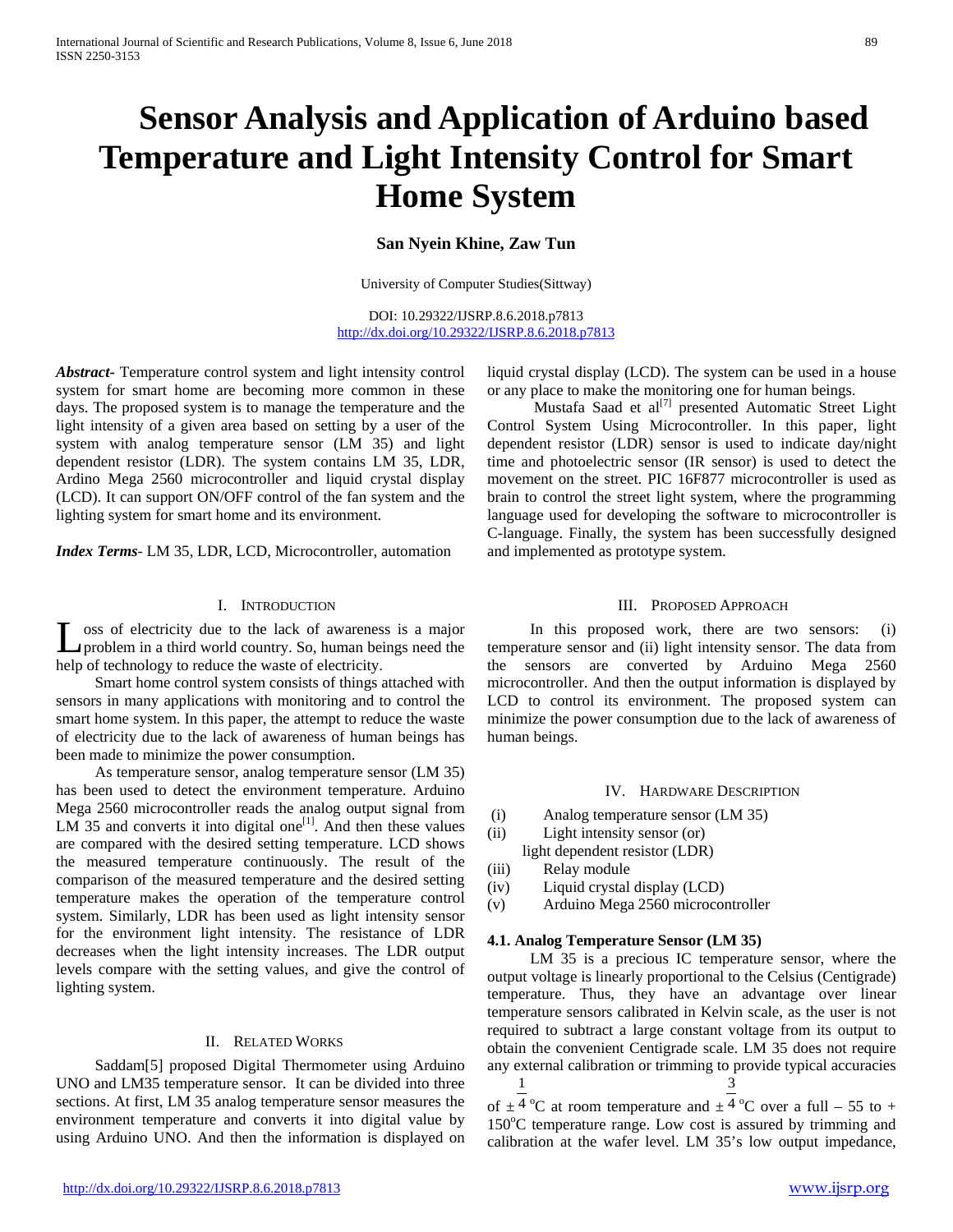linear output, and precise inherent calibration make interfacing to readout or control circuitry especially easy. It can be used with single power supply, or dual power supply. As it draws only 60  $\mu$ A from its supply, it has very low self heating, less than 0.1°C still in air. LM 35 is rated to operate over – 55 to +  $150^{\circ}$ C temperature range, while LM 35C series is rated for  $a - 40$  to  $+$ 110<sup>o</sup>C range. LM 35 is shown in Figure  $(1)^{[2][4]}$ .



**Figure (1) Temperature sensor (LM 35)**

# **4.2. Light Dependent Resistor (LDR)**

 Figure (2) shows light dependent resistor (LDR). It is made from semiconductor material such as Cadmium Sulphide(CdS) that can change its electrical resistance. In dark condition, its resistannce is several thousand ohms. The resistance of LDR is only a few hundred ohms in the day light by creating electron-hole pairs in the material<sup>[6]</sup>. The next effect is an improvement in its conductivity with a decrease in resistance for an increase in illumination. LDR has the spectral response of about 600 nm in the yellow- orange region of the visible spectrum. When un-illuminated, the resistance of the cell is very high about M  $\Omega$  range which falls to  $\Omega$  range when fully illuminated. To increase the dark resistance and therefore reduce the dark current, the resistive path is formed a zigzag pattern across the ceramic substrate. The CdS photocell is a very low cost device often used in auto dimming, darkness or twilight detection for turning the street lights ON/OFF and for photographic exposure meter type applications<sup>[4][7]</sup>.



**Figure (2) Light dependent resistor (LDR)**

# **4.3. Relay Module**

 Relay module is an electrically operated switch. The relay module, shown in Figure (3), has  $V_{cc}$ , GND and signal. To operate a switch ON/OFF, many relays use an electromagnet. They can be used to control a circuit by a low-power signal or to control several circuits by one signal. It can act as a switch if the circuit and the load circuit have different supply voltages $^{[3]}$ .



**Figure (3) Electromagnetic relay**

# **4.4 Liquid Crystal Display (LCD)**

 Figure (4) shows 16 x 2 LCD display. It is specially manufactured to be used with microcontrollers. It is used for displaying different messages on a miniature liquid crystal display. The model described here is for its low price and great capabilities, most frequently used in practice. It is based on the HD44780 microcontroller (Hitachi) and can display messages in two lines with 16 characters each, alphabet, Greek letters, punctuation marks and mathematical symbols  $etc^{[8][9]}$ .

| This |         |  |
|------|---------|--|
| ine  | Diselay |  |
|      |         |  |

**Figure (4) LCD display**

# **4.1. Arduino Mega 2560 Microcontroller**

 Arduino Mega 2560 microcontroller is shown in Figure (5). There are 54 digital I/O pins, 16 analog inputs, 4 UARTs (hardware serial ports) and a 16 MHz build-in crystal oscillator in Arduino Mega 2560. It also contains a USB connector, a power jack, an ICSP header and a reset button $<sup>[1]</sup>$ .</sup>



Figure (5) Arduino Mega 2560 microcontroller

 There are many facilities for communication between Arduino Mega 2560 and computer, or other Arduinos and another microcontroller by the use of USB connector. The data can be transferred very easily from Arduino to computer or Arduino to other devices (sensors or appliances).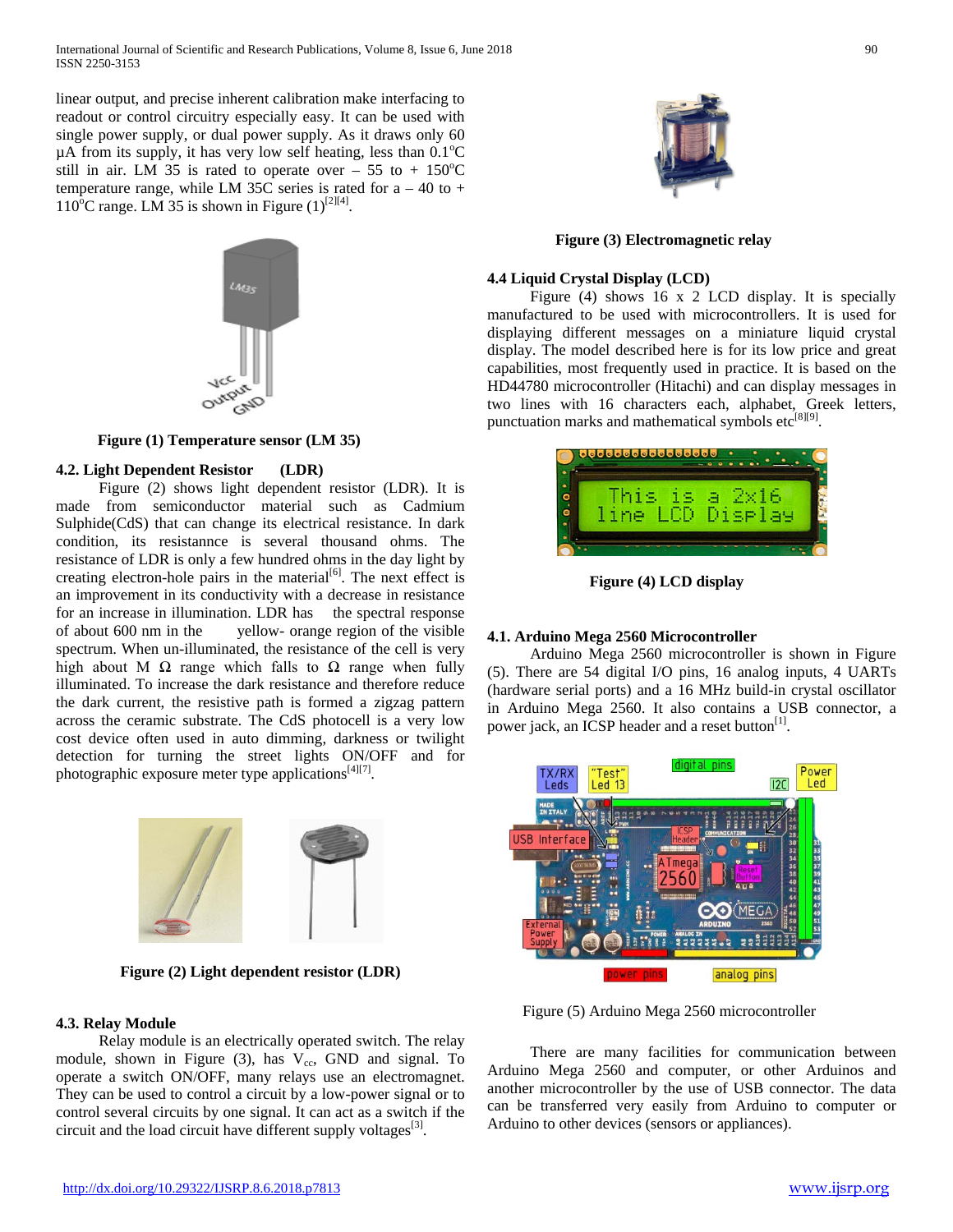# V. EXPERIMENTAL SETUP

# **5.1 Temperature sensor analysis**

LM 35 temperature sensor gives  $1^{\circ}$ C on every 10 mV change at its output pin. It can be easily checked with voltmeter by connecting of output voltage (pin 2) and Ground (pin 3) of LM 35 sensor. If the output voltage of LM 35 is 264 mV, the temperature changes will be  $26.4^{\circ}$ C by using thermometer. The photograph of LM 35 response is shown in Figure (6) and the temperature analysis of LM 35 is in Figure (7) according to Table (1).



**Figure (6) LM 35 Response**

# **Table (1) Temperature Analysis**

| $({}^{\circ}C)$ | Temperature Voltage[Meas: Voltage[Theo]<br>(mV) | (mV) |
|-----------------|-------------------------------------------------|------|
| 26              | 255                                             | 260  |
| 27              | 269                                             | 270  |
| 28              | 282                                             | 280  |
| 29              | 291                                             | 290  |
| 30              | 299                                             | 300  |
| 31              | 312                                             | 310  |
| 32              | 323                                             | 320  |
| 33              | 330                                             | 330  |
| 34              | 343                                             | 340  |



**Figure (7) Temperature analysis**

# **5.2 Temperature control system**

 As shown in Figure (8), the setting temperature can be adjusted by the use of RV1 pot resistor and is compared with LM 35 output. The result controls the fan system of smart home.



Figure (8) Temperature control circuit

 Figure (9) shows the fan control system of smart home. The setting temperature is  $29.5^{\circ}$ C and the room temperature is 33.18°C. In this condition, the fan is ON automatically. If the room temperature is less than the set temperature, the system will switch off. Program flow chart for temperature is shown in Figure (10).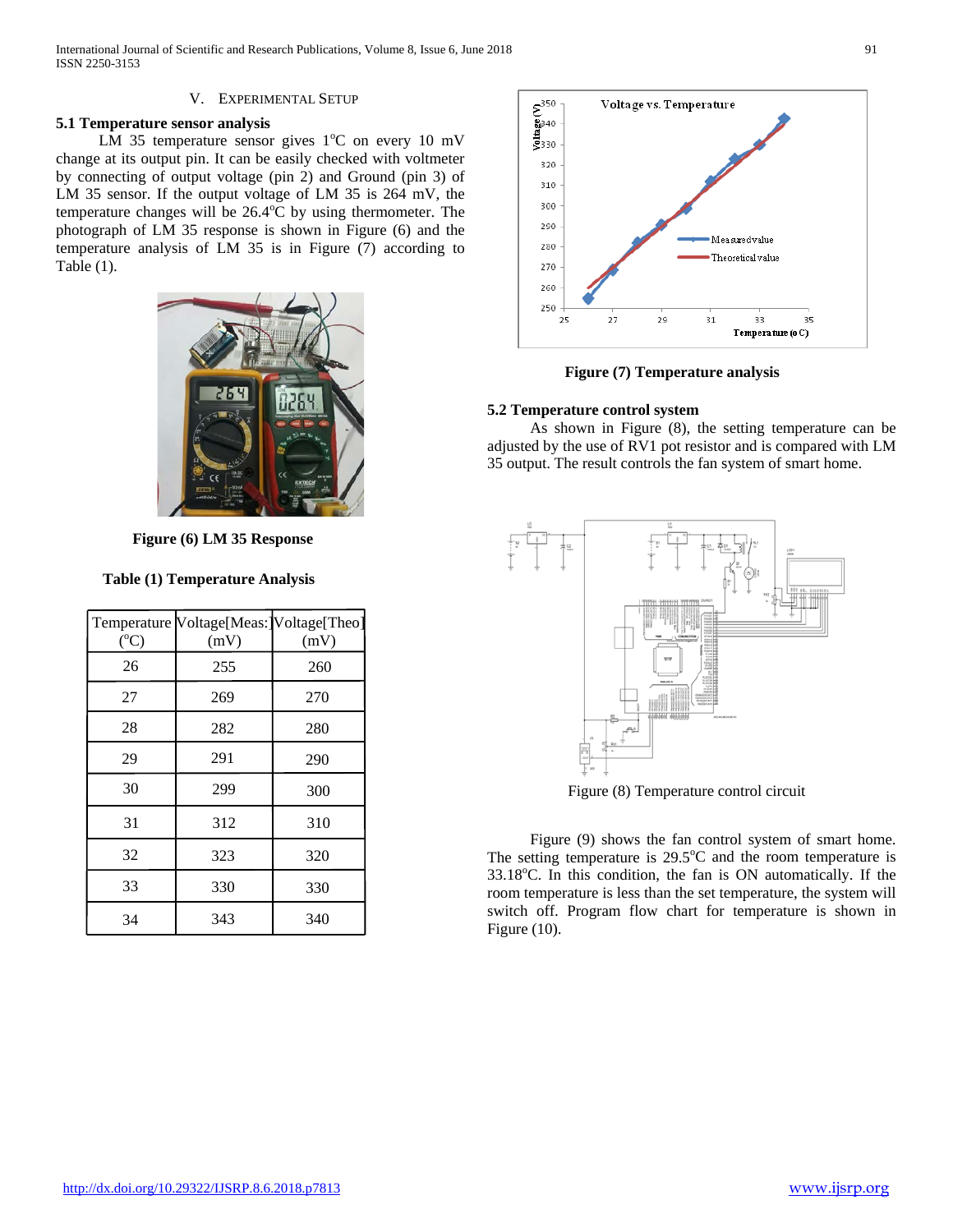International Journal of Scientific and Research Publications, Volume 8, Issue 6, June 2018 92 ISSN 2250-3153



Figure (9) Temperature control system



Figure (10) Program flow chart for temperature

## **5.3 Light intensity sensor analysis**

 LDR (CdS) can response the wavelength of about 560 nm to 600 nm in visible spectrum. The response of LDR closely matches with that of the human eye and it can even be controlled using a sample torch as a light source. By using Lux-meter and Ohm-meter, LDR response in this work is shown in Figure (11) and the resistance for different light intensities is in Figure (12). Table (2) shows the comparison of theoretical values and measured values of LDR output.



**Figure (11) LDR Response**

# **Table (2) Resistance for different light intensities**

| (Lux) | Illumination Resistance[Meas:]Resistance[Theo]<br>$(\Omega)$ | $(\Omega)$ |
|-------|--------------------------------------------------------------|------------|
| 50    | 3220                                                         | 3200       |
| 40    | 3500                                                         | 4300       |
| 30    | 4330                                                         | 5300       |
| 20    | 6200                                                         | 6500       |
| 10    | 7570                                                         | 7500       |



Figure (12) Resistance for different light intensities

## **5.3 Light intensity control system**

 Figure (13) shows light intensity control circuit for smart home system. LDR is used as light intensity sensor. The resistance of LDR gives the output level of the LED array. If the light intensity is greater than 50 lux, all LEDs turn off. When the light intensity lies between 40 lux and 50 lux, 1st LED lits up.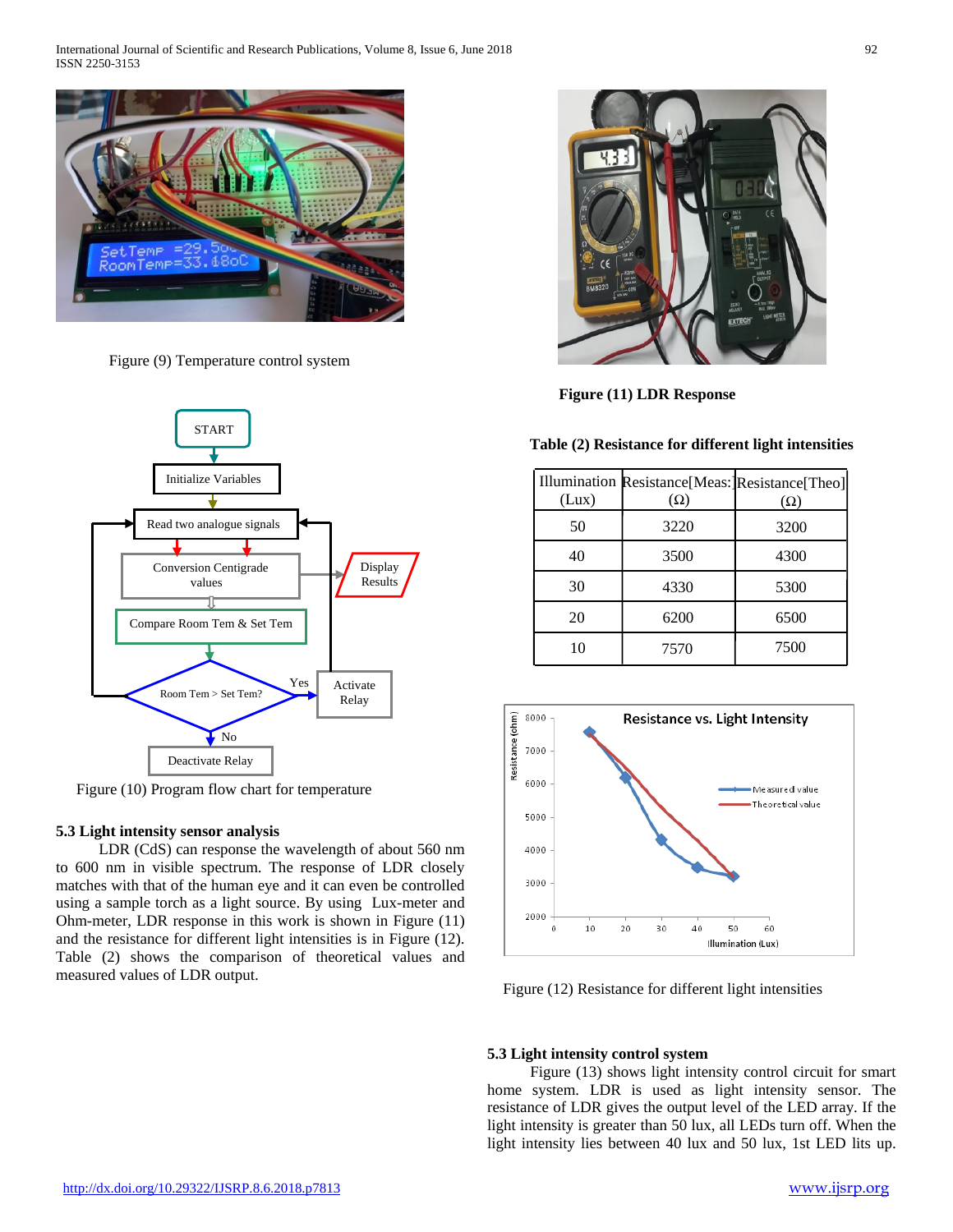For 1st  $\&$  2nd LEDs ON, the light intensity is between 30  $\&$  40 lux. As shown in Figure (14), three LEDs lit up at light intensity of 28 lux. For all LEDs lit, the light intensity is less than 20 lux. Figure (15) is the program flow chart for light intensity.



**Figure (13) Light intensity control circuit**







VI. RESULTS AND DISCUSSION

 As shown in Table (1), the output voltage of LM 35 is linearly proportional to temperature. For instance, temperature 26.4°C gives the output voltage of 264 mV. It means that LM 35 produces 10 mV change per  $\mathrm{C}^{\circ}$  and temperature analysis graph is a straight line. So, LM 35 can be used in other temperature sensing devices because of its precious output value. The proposed temperature control circuit is appropriate with the smart home system by the use of LM 35 temperature sensor.

 LDR used in this work as light intensity sensor is a photoconductive cell which gives the relationship between the incident light and the corresponding resistance of the cell. As shown in Table (2), the cell resistance is about  $3.2 \text{ k}\Omega$  at light intensity 50 lux, and 7.5 k $\Omega$  for 10 lux. On the other hand, the cell resistance decreases when light impinges on LDR. In this work, three LEDs in LED array lit up when the light intensity is 28 lux or the cell resistance is about 4 k $\Omega$ . So, LDR can be used in night light control, street light control, position sensor, camera exposure control and automated rear view mirror.

### VII. CONCLUSION

 The temperature sensor analysis and the light intensity sensor analysis have been examined, and the control system for smart home has been constructed and tested successfully to minimize the power consumption due to the lack of awareness of human beings. The system is cost-effective and time efficient, and is very accurate in its operation. LCD can be used to monitor the set temperature, the measured temperature, light intensity and LED ON/OFF condition. The proposed system is easy to install and gives the user satisfaction.

#### **REFERENCES**

- [1] www.arduino.cc
- [2] www.electro-tech-online.com
- [3] [www.mikroelektronika.com](http://www.mikroelektronika.com/)
- [4] [www.wuntronic.de/sensors/therm\\_appl](http://www.wuntronic.de/sensors/therm_appl)
- [5] [www.circuitdigest.com/microcontroller-p](http://www.circuitdigest.com/microcontroller-)rojects/digital-thermometer-usingarduino
- [6] Jin-Shyan Lee, Yu-Wei Su, and Chung-Chou Shen "A comparative Study of Wireless Protocols: Bluetooth, UWB, ZigBee, and Wi-Fi" The 33rd Annual Conference of the IEEE Industrial Electronics Society (ECON) Nov. 5-8, 2007,Taipet, Taiwan
- [7] Mustafa, Abdalhalim Farij, Ahamed Salah And Abdalroof Abdaljalil "Automatic Street Light Control System Using Microcontroller" Department of Control Engineering Collage of Electronic Technology/ Baniwalid Baniwalid- Libya LIBYA, Mathematical Methods and Optimization Techniques in Engineering.
- [8] Penfold R A 1992 "Interfacing PCs and Compatibles" (London: Babani)
- [9] Robillard M J 1983 "Microprocessor Based Robotics" (New York: Howard W Sams)
- [10] Vailhavi Sunil Yardi "Design of Smart Home Energy Management System", IJIRCCE, March 2015

#### **AUTHORS**

**First Author** – San Nyein Khine (Lecturer, UCS, Sittway) Sannyeinkhaing969@gmail.com

Figure (15) Program flow chart for light intensity